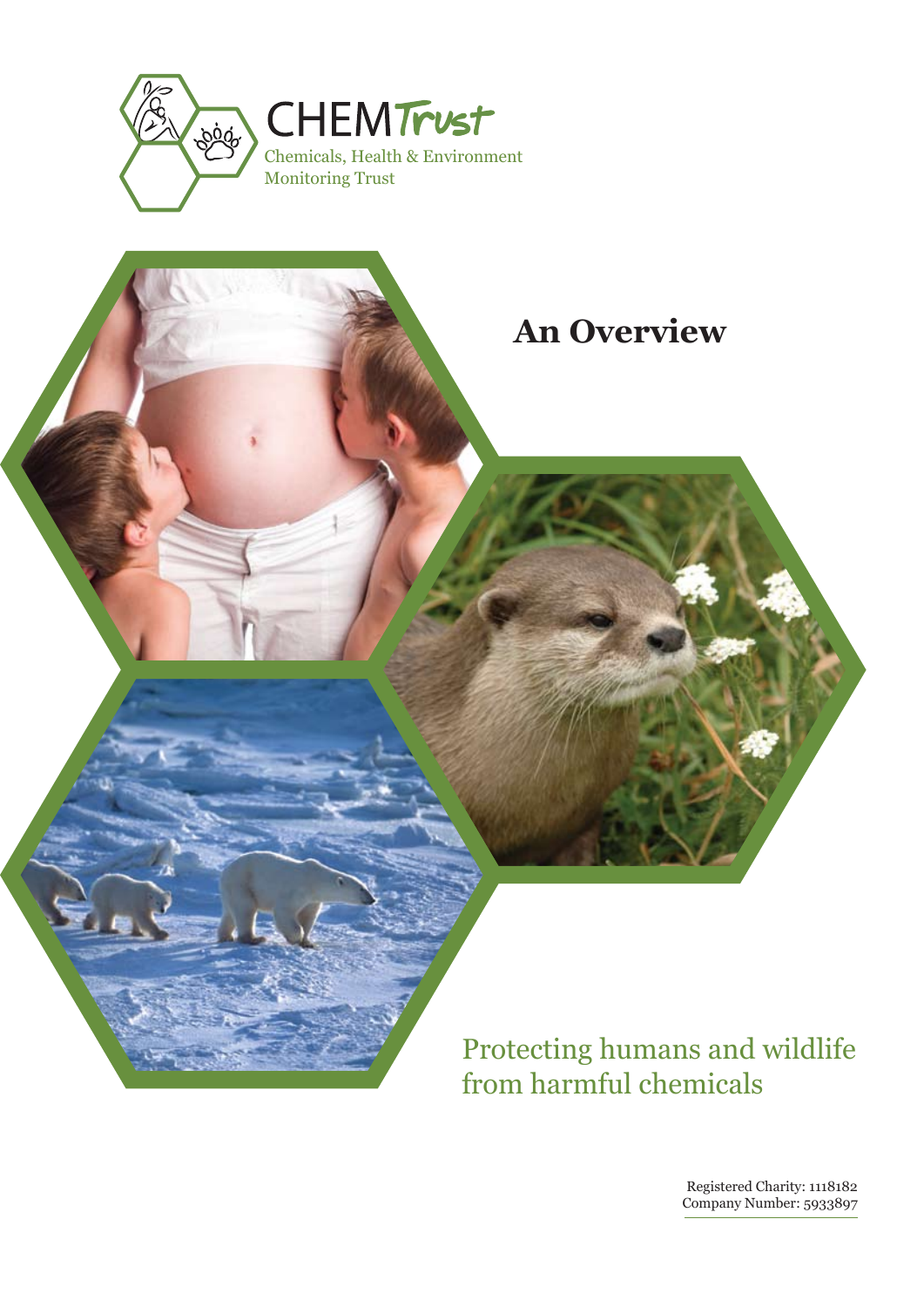



### **The Problem**

most pollutants from their mothers and have lower survival rates than subsequent offspring. *[©2009 iStockphoto LP / Darrly Vest]*

There is a growing and alarming body of evidence suggesting that humans and wildlife, as well as fragile ecosystems, are seriously affected by a significant number of man-made chemicals. We are all, often unknowingly, exposed to a variety of these chemicals and the long term consequences of such exposure are of increasing concern.

Certain classes of man-made chemicals can undermine the health of humans and wildlife by affecting behaviour, intelligence, ability to reproduce and immunity to disease.

Diseases and other health issues that we now think may be linked to such chemicals include some cancers, reproductive problems, birth defects, asthma, allergies, behavioural problems, disruption

## **What chemicals are involved?**

Man-made chemicals are an integral and vital part of our modern lifestyles. They are used in a vast range of consumer products; furniture, clothing, toiletries, electrical appliances, TVs, phones, car interiors, construction materials, food & food packaging, cleaning products and sporting equipment – to name a few.

No one knows how many man-made chemicals there are; though estimates are in the region of 100,000 of infant brain development, cardiovascular disease, diabetes and obesity. The impacts on wildlife includes decreased fertility in birds, fish, shellfish and mammals; decreased hatching success and gross birth abnormalities in birds, fish and turtles; and metabolic abnormalities and/or gender disruption effects in birds, fish and some mammals. Valuable ecosystems are affected too, including the serious contamination of our seas and iconic areas such as the Arctic.

Understanding how chemicals in products and from other sources, such as pesticide use and emissions from industrial processes, may be undermining human and wildlife health is a complex challenge.

globally. Of even greater concern, there is little knowledge on the impact of most of these chemicals. For many years there were no requirements for them to be tested before being placed on the market and many are still in use today. An initial assessment by the European Commission is that of the approximately 30,000 that will fall under new legislation, those with potentially dangerous properties that could lead to serious health implications could be in the region of 1,500.

*CHEM Trust gratefully acknowledges the support of Print Guy who generously donated their services in producing this brochure.*

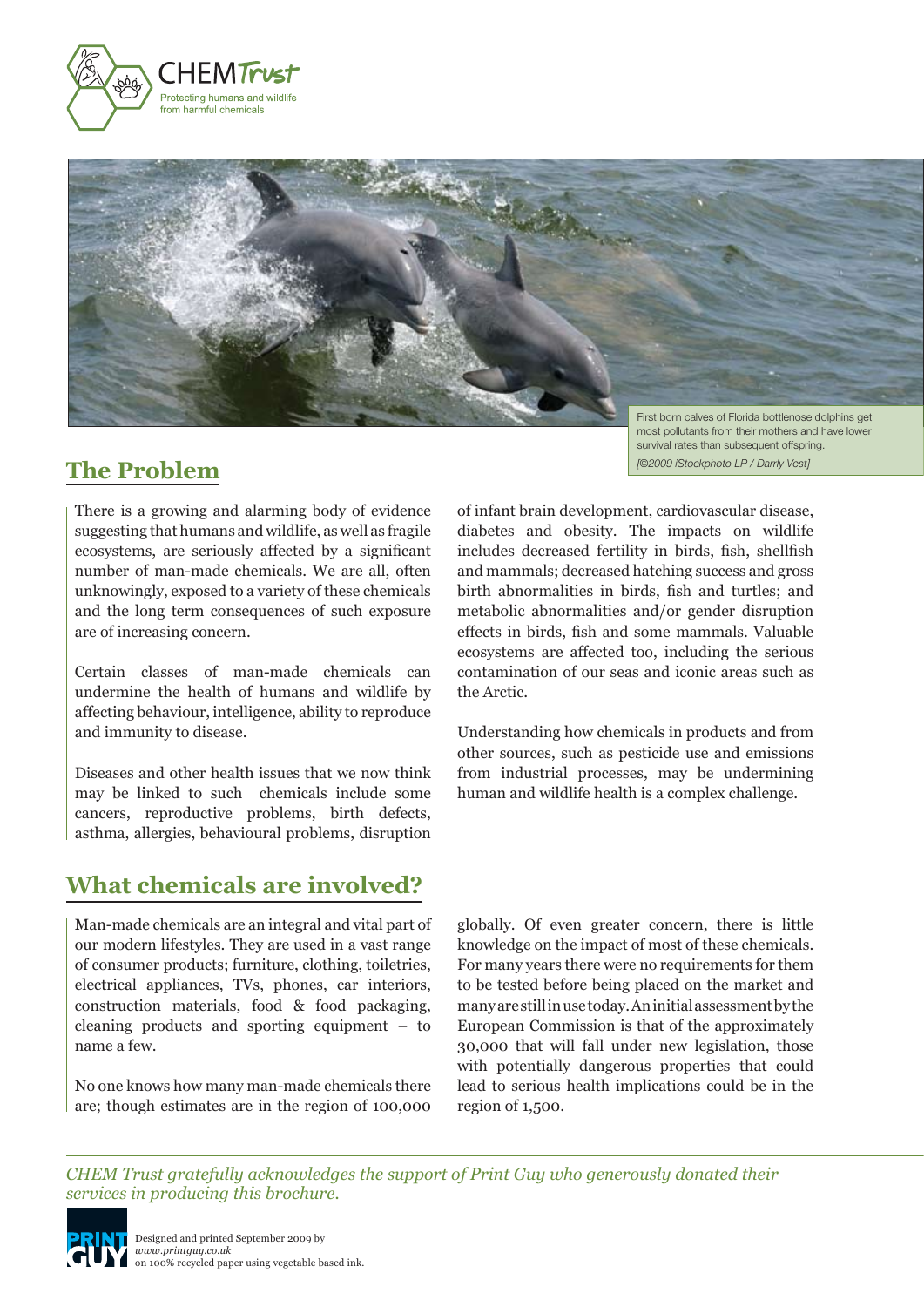*C* We see the work of CHEM Trust as being highly significant. The actual impact of man made chemicals on wildlife, ecosystems and humans is poorly understood despited there being a growing body of guidance of the damage t *man made chemicals on wildlife, ecosystems and humans is poorly understood despite there being a growing body of evidence of the damage they cause. At Esmée Fairbairn Foundation, we are delighted to support CHEM Trust to highlight this issue and work to bring about the necessary changes to provide better and more adequate protection for wildlife and humans.*<br>**Danyal Sattar**<br>Head of Environment. E

#### *Danyal Sattar*

*Head of Environment, Esmée Fairbairn Foundation*

There are two groups of chemicals that are particularly unsafe when humans and wildlife are exposed to them.

- *PBT Chemicals* which stands for Persistent (chemicals that do not break down, and therefore remain in the environment for long periods), Bioaccumulative (chemicals that remain in our fatty tissues and are not excreted) and Toxic (capable of causing injury or death; poisonous). Examples would be polychlorinated biphenyls (PCBs) - industrial chemicals once used in many industrial appliances - and the pesticide DDT. Although banned in many countries, DDT is still used in parts of the world for the control of malaria. Although phased out many years ago in the EU, its effects live on, because it persists and accumulates in the environment and food chain.
- *• Hormone / Endocrine Disrupting Chemicals (EDCs)* - certain classes of chemicals have the ability to disrupt our hormone systems by blocking their action, mimicking them or having an opposing effect. Because miniscule levels of hormones have significant effects on the body, hormone disrupting chemicals can play havoc with nature, particularly at crucial stages of development and during the vulnerable stage before birth.

 Many PBT chemicals are also hormone disruptors resulting in ecosystems worldwide being contaminated with a cocktail of manmade chemicals that persist in the environment and bioaccumulate in the bodies of people and wildlife. It is unlikely that any ecosystem, human or animal in the world is not contaminated. No one knows exactly what they are doing to our long-term health, though more and more research indicates that chemical contaminants are connected to an ever growing list of diseases.

Other issues include:

- *• The "cocktail effect" -* there can be additive effects when exposure to several chemicals occurs; chemicals may not appear to cause ill effects on their own, but when combined they may be extremely detrimental to our health.
- *Inadequate chemicals legislation.* On a global scale, legislation and regulation are both weak and inconsistent, aided by the powerful lobbying influence wielded by the chemical industry. For example, even with the certainty that PBTs and EDCs can cause harm, chemicals with similar hazard profiles are still being produced in large volumes and added to many products without adequate testing and regulation.

In 2007, the EU introduced new chemicals legislation called REACH (Regulation, Evaluation and Authorisation of CHemicals). The aim of this legislation is to protect human health and the environment, whilst not undermining the competitiveness of the EU chemical industry. This legislation breaks ground in two ways: it requires data gathering on all chemicals that may be harmful to our health and it requires that the chemical industry demonstrate greater responsibility, putting chemicals on the market only after they have been tested for safety. Unfortunately REACH implementation is slow, and only a very small proportion of the most worrying chemicals have been prioritised for tighter controls.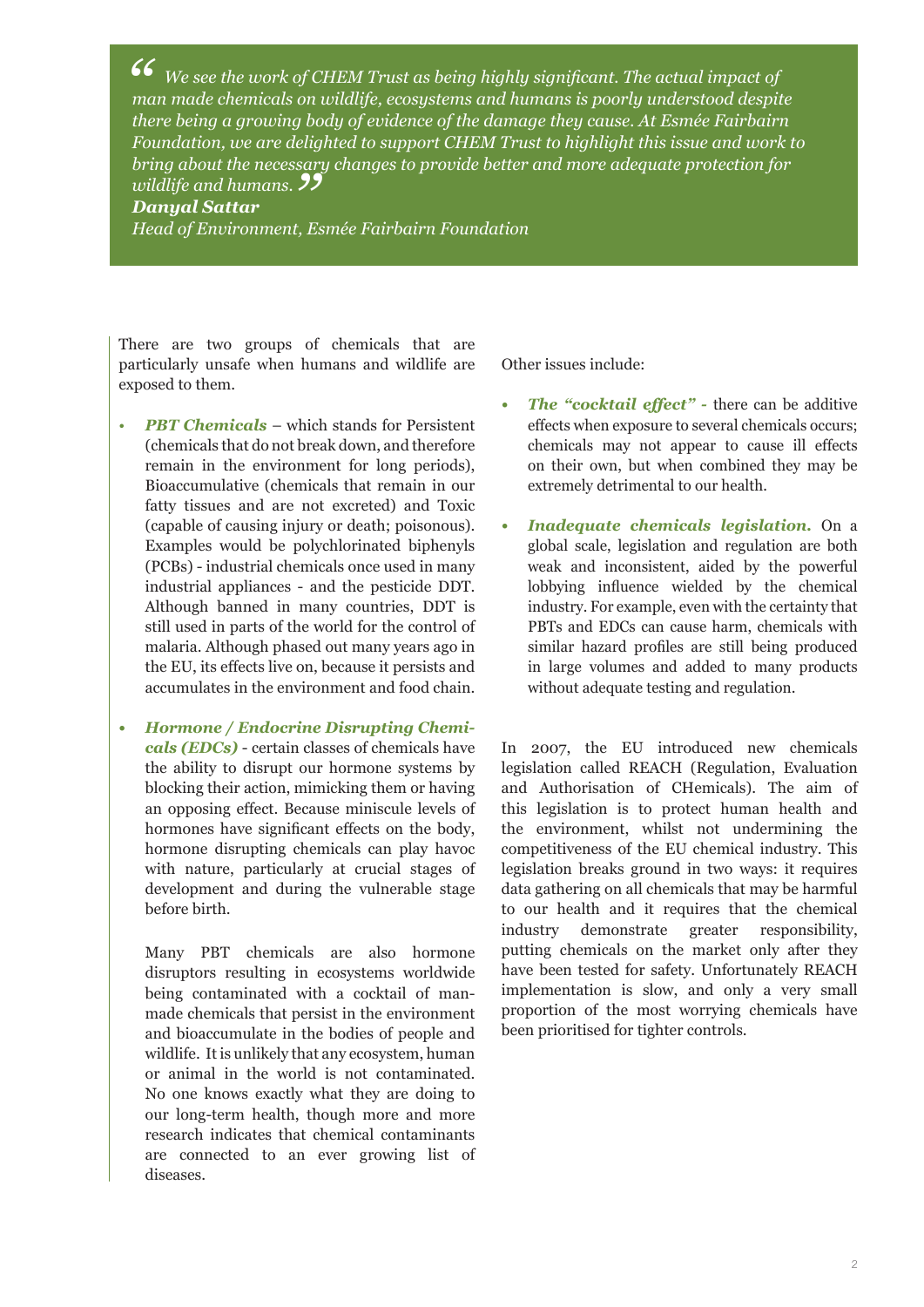66<br>as<br> $\frac{as}{32}$  *Although only established for a relatively short period, CHEM Trust has had astonishing success in influencing European chemicals legislation. CHEM Trust achieves this by meticulous work based strictly on scientific evidence. To work together with this organisation has often stimulated my own scientific work. I wish CHEM Trust all the success they need in the future and will work to give them continued support.*<br> **Professor Andreas**<br> *Haad of the Contre for* 

#### *Professor Andreas Kortenkamp*

*Head of the Centre for Toxicology, School of Pharmacy, University of London*

### **What are the impacts?**



There are many examples of the harm that these chemicals cause to humans, wildlife, and ecosystems. Studies have shown that:

- Polar bears are heavily contaminated with chemicals, including those found in household items, such as brominated flame retardants (BFRs) and fluorochemicals (used in non-stick cook wear and weather-proofing for clothing). Their contamination is linked with depression of the immune system, hormone alterations and decreased bone mineral density.
- Flame retardants, which are in use today in many consumer articles from bedding and clothing to electronic products, have been found to cause neurological impairment in laboratory experiments. Babies are exposed to these chemicals via their mothers and this may have implications for their neurological development.
- Male fish have become feminised and produce female egg protein in their testes rather than developing sperm as a result of exposure to man-

made chemicals in many EU rivers. Similarly the lake trout population in Lake Ontario crashed as a result of man-made chemicals impacts. Reduced spawning success has also been noted in populations of polluted marine fish, for example Baltic herring and flounder.

- Both human and wildlife male reproductive health disorders are common. Studies suggest that these disorders are induced by, or associated with, exposure to certain hormone disrupting chemicals in the womb.
- Certain chemicals including some preservatives and synthetic fragrances, which may be found, for example, in certain cosmetics, personal care products and other fragranced products, are known to cause breast cancer cells to proliferate in the laboratory. This is of concern as women apply many of these products directly to their skin where they are easily absorbed. The fact that breast cancer rates are rising in the EU, could be related.
- Many chemicals with hormone disrupting properties have been detected in young children as well as adults, and in some cases at higher levels in children than in adults.
- The Arctic region is now polluted with high levels of many of the most toxic chemicals on the planet, as are the people and wildlife that live there. Global air and ocean currents send pollution from Europe and North America, and other regions, and it concentrates in the Arctic. Both humans and wildlife are now showing signs of negative health trends associated with chemicals exposures, including reduced immunological response and an increase in childhood respiratory problems. The increase in some cancers might also be linked in some cases to chemicals exposures.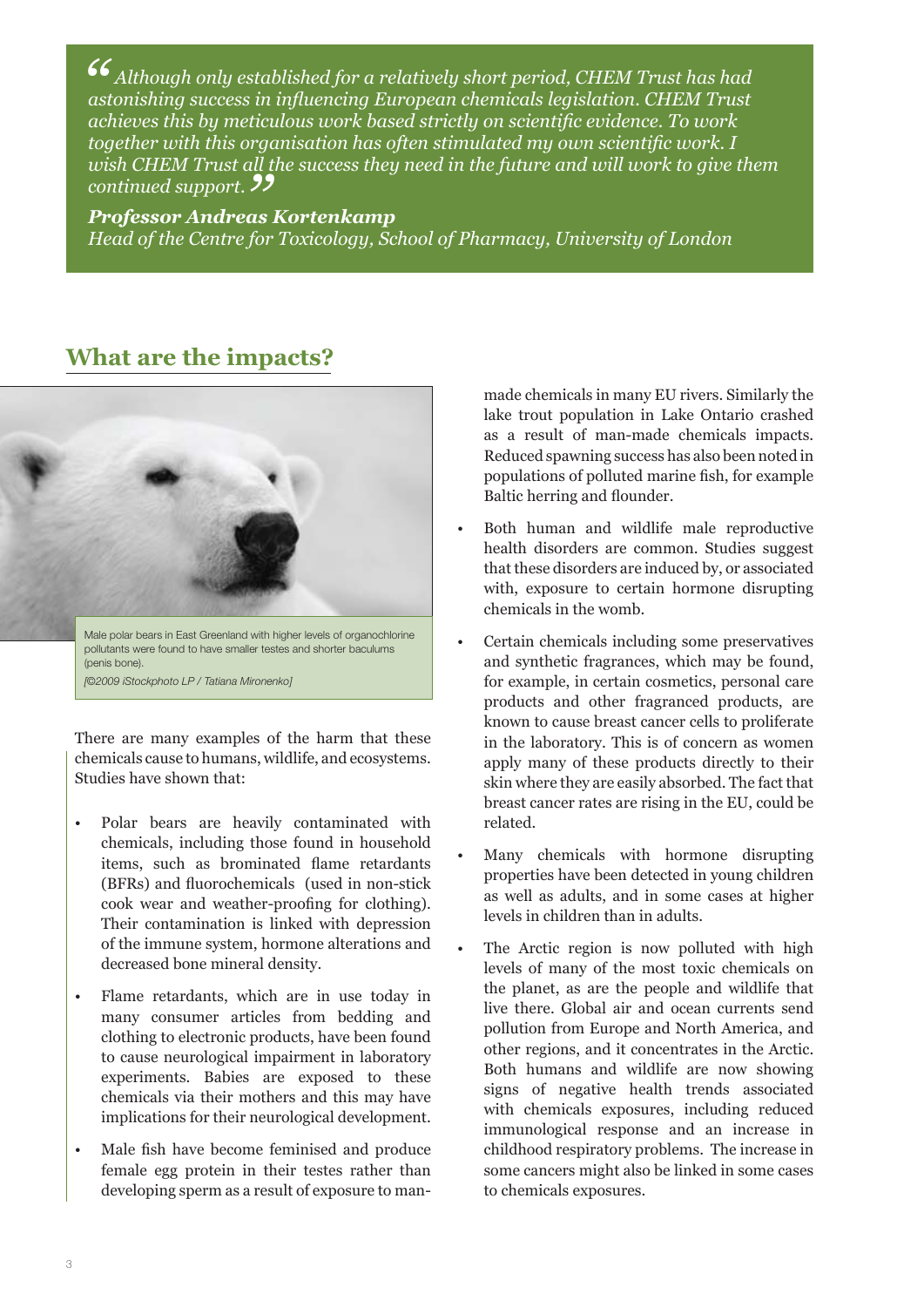*" What makes CHEM Trust an invaluable partner for HEAL is its capacity to coordinate scientific reviews that produce clear information for policy makers and the public, and articulate the evidence on hazardous chemicals and links to ill* 

*Genon J***<br>Genon J**<br>Executive *Genon Jensen Executive Director, HEAL (Health and Environment Alliance)*

### **The Challenges**

Government policy on man-made chemicals lags many years behind the rigorous new science linking chemicals to ill health. It is not dissimilar to the linkages that were found between smoking and cancer many years ago.

Scientists researching the relationship between chemicals and health tend to work in isolation to chemical regulators and there is little cross fertilisation between the two. Also, over the past decade, medical doctors in the EU have had very little input into the development of the new EU chemicals legislation, and have made little attempt to address the adverse trends in disease and the possible links to chemicals. Legislation is significantly influenced by the large numbers of chemical industry lobbyists determined to protect business as usual. They claim that the system is safe and there is no need for change. To voice opposing views and counter such positions is a major challenge.

### **The Solution**

Understanding how chemicals in products may be undermining human and wildlife health is complex, but that should not be an obstacle to developing effective regulation of chemicals, based on the most up-to-date scientific evidence. In parallel, further investigation and research programmes are needed to ensure that all the risks and dangers are understood.

This is what CHEM Trust is working to achieve. Our role in communicating widely the potential role chemicals play in generating adverse effects on wildlife and human health is essential. With this knowledge and information, sound public health policy can be introduced to safeguard children and future generations.

Without our work, the chemical threat to biodiversity, and the early warning signals provided by wildlife will go unnoticed. The public will remain unaware that many consumer products contain harmful chemicals and that even in supposed pristine habitats animals are being contaminated.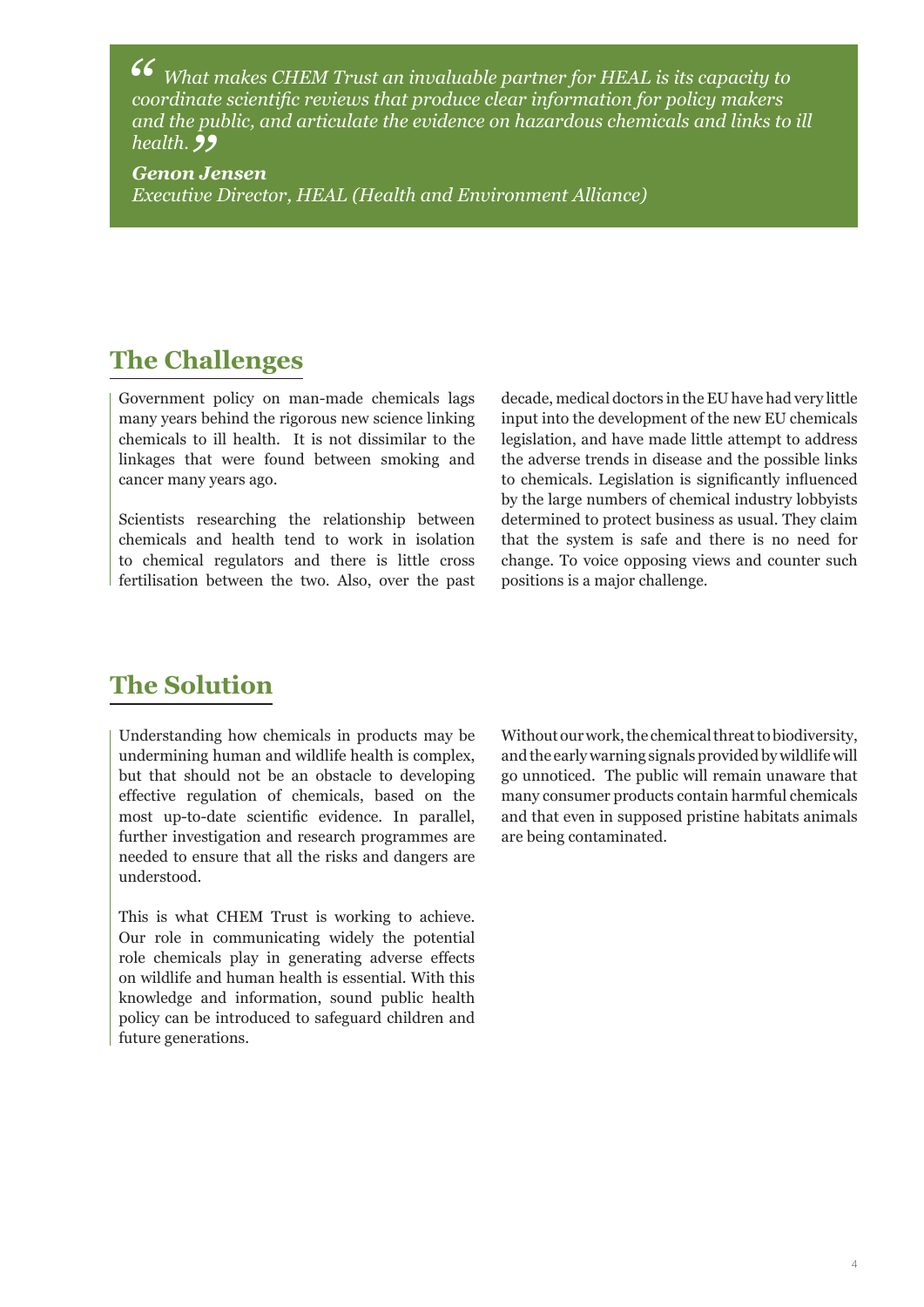# **Priorities and Achievements to date**

CHEM Trust staff have over 30 years of experience in working on chemicals and health issues. Therefore CHEM Trust has considerable scientific and technical expertise. One of its key roles is to advise and work collaboratively with other environmental and human health organisations in Europe, particularly Brussels, and elsewhere. These collaborations allow CHEM Trust to reach a much greater audience than it would by acting alone..

Founded in 2007, CHEM Trust has been active in pursuit of several key priorities and has achieved many successes by positively influencing decisions made on chemicals legislation in both the UK and the EU. CHEM Trust's priorities are:

#### **Priority**

To raise awareness of the role that certain man-made chemical exposures play in ill health and highlight the relevant wildlife and human research

#### *Achievement*

*The first CHEM Trust report, launched in 2007, addressed the relationship between chemicals and breast cancer. The report was widely circulated to chemicals policy decision-makers, doctors, sufferers and the general public in the UK and the EU.* 

#### **Priority**

To review and summarise the scientific data, produce relevant reports and distribute widely to decisionmakers.

#### *Achievements*

*In 2008 CHEM Trust produced a report on the deterioration of wildlife male reproductive health and the links to chemicals.* 

*This report set the scene for CHEM Trust's subsequent report addressing the relationship between chemicals and male reproductive health problems in humans. This has also been widely distributed within the medical community, chemicals policy decision-makers, sufferers and the general public in the UK and the EU.* 

#### **Priority**

To improve legislation on man-made chemicals (both industrial chemicals and pesticides) and thereby protect the health of future generations of humans and wildlife

#### *Achievement*

*Several policy papers on REACH and its implementation have been produced; e.g. briefing papers on the need to replace PBT chemicals and the collective impacts of chemicals. These have been produced with strategic partners to facilitate wide outreach.*

#### **Priority**

To mobilise the medical community, a hitherto un-tapped lobbying group that could influence chemicals policy from a disease prevention perspective.

#### *Achievement*

*CHEM Trust has written a briefing for doctors explaining how better control of chemicals would lead to significant disease prevention and reduce health care budgets.*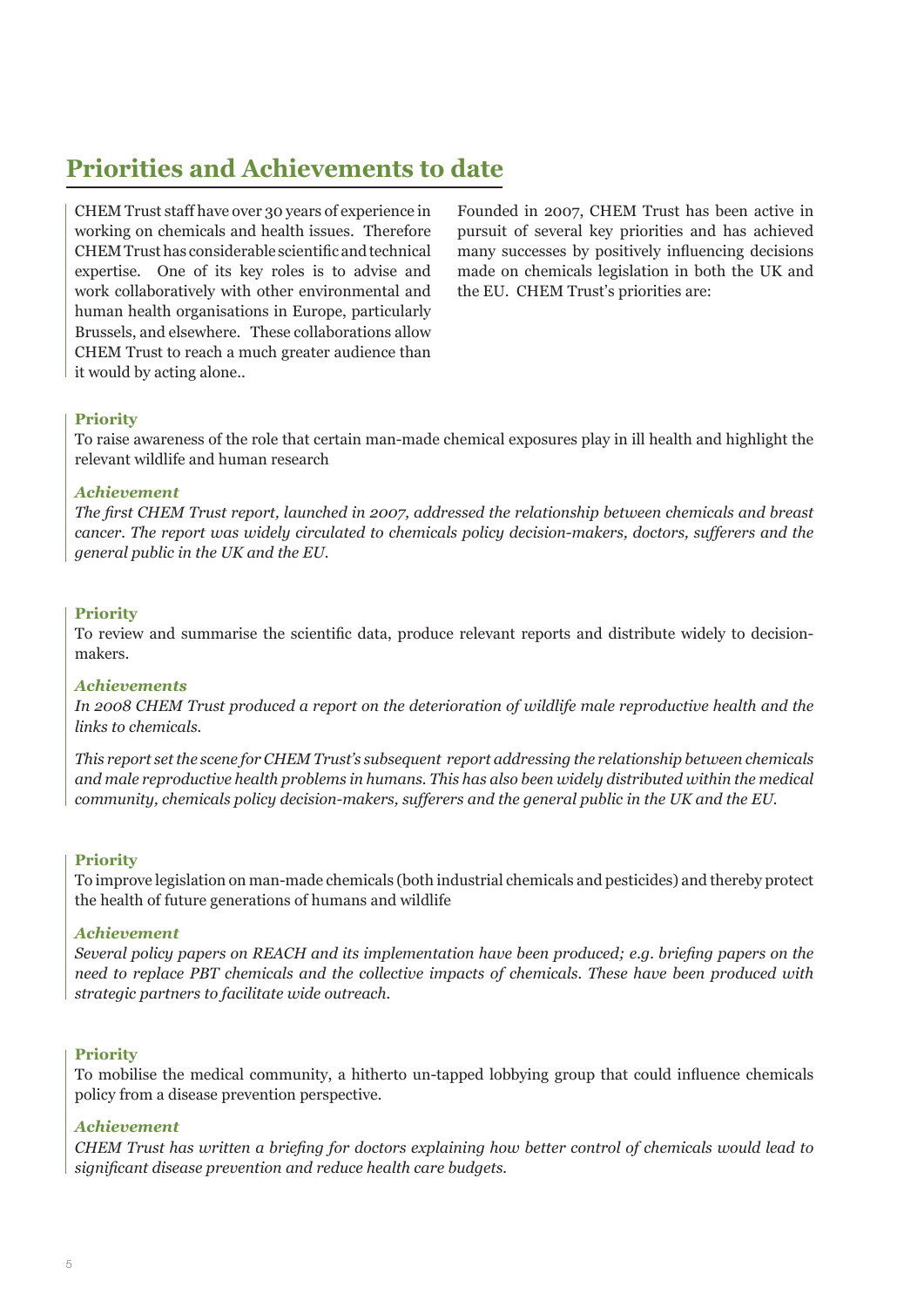

*[© 2009 iStockphoto LP ]*

## **Future Priorities:**

To lobby for more chemicals to be included on the European Chemicals Agency (ECHA) Candidate List of priority chemicals.

To highlight the importance of the combined effects of several chemicals that damage human and wildlife health, and ensure this is addressed in the implementation of chemicals legislation.

To provide information to consumers to inform their buying choices. It is hoped that this will influence manufacturers to find safer alternatives to the harmful chemicals they now market.

To highlight one common human disease and its links with hormone disrupting chemicals every two years, as a mechanism to lobby for improved chemical regulation. We anticipate producing a report on one of the following issues; chemicals and links to immunosuppression in wildlife; chemicals and the links to neurological impairment in children; or chemicals and the links to diabetes and/or obesity.

To produce a compelling body of evidence in time for a review of hormone disrupting chemicals under the EU chemicals legislation in 2013, with the hope that this results in rigorous legislation and stricter controls.

### **Future Developments**

CHEM Trust can achieve a greater impact with more resources. This complex work requires a high level of qualified and skilled individuals. With more resources we can achieve greater benefits, both for human and wildlife health, and also protect our vital ecosystems.

Many of the policy goals that CHEM Trust is seeking in the EU REACH chemicals legislation are vital, and moreover, if achieved would have substantial impact on other legislation under development, including that on pesticides and the quality of indoor air.

Further, those same REACH policy goals need to be extrapolated across the globe. Additionally, when high-profile opportunities arise, for example media

interest in hormone disrupting chemicals in babies' bottles, CHEM Trust needs additional capacity to highlight the issue, and provide the necessary policy responses.

To continue to highlight the role that chemical exposures may play in other common diseases.

There is much to do, and CHEM Trust's commitment is unwavering. However, we require financial support to enable us to continue our specialised and crucial work for the long term benefit of humans, wildlife and the wider environment.